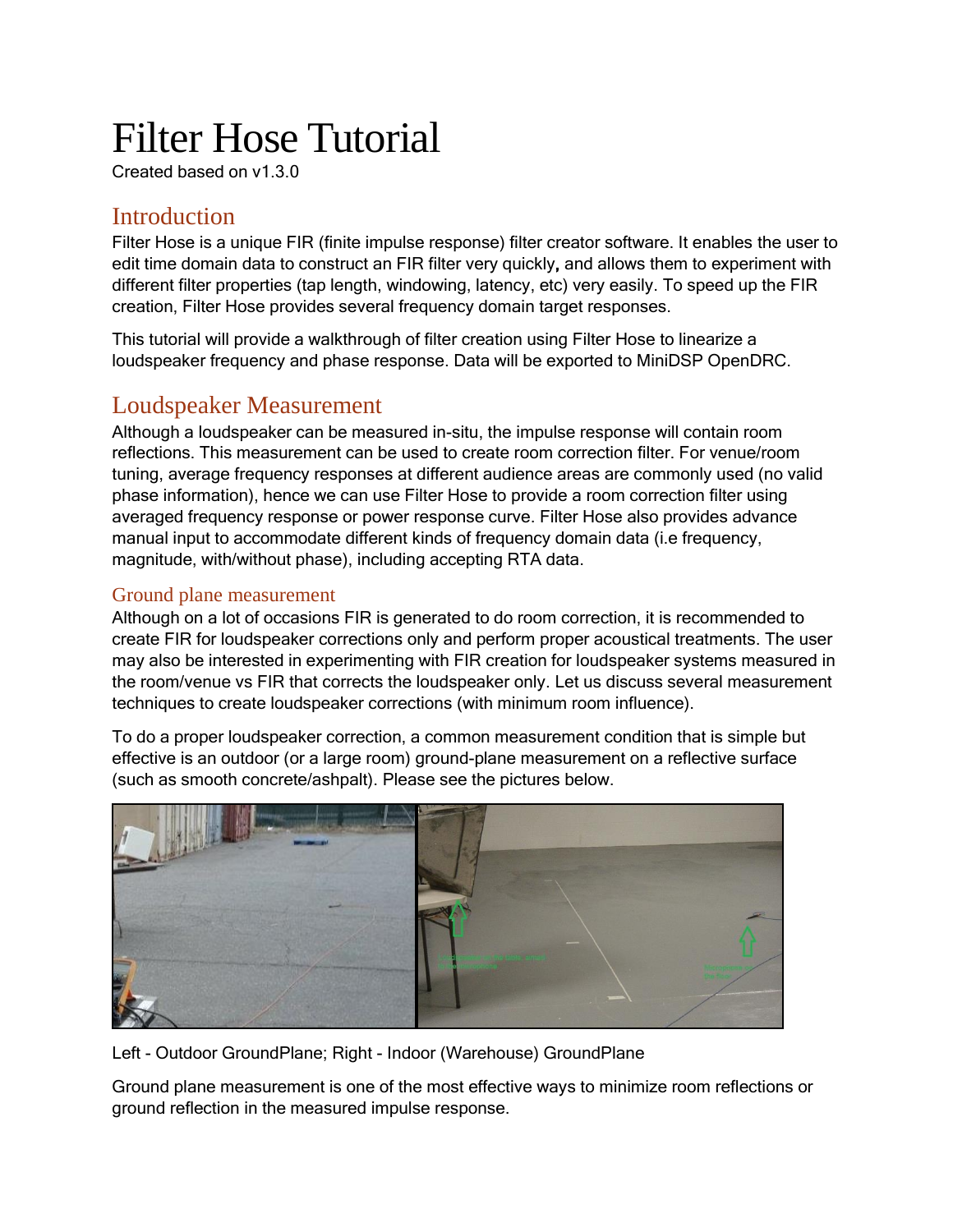#### Free-space measurement

Of course a regular way of measuring loudspeakers is to simply use stands as shown below (taken outdoor).



This measurement condition will include a ground reflection. The frequency response usefulness will be limited from the first reflection (usually from floor). The impulse response shown in the photo on the left can be seen below.

Please see the impulse response's energy time curve below (ETC), showing a reflection at 11ms, and direct sound arrival time at 4ms. The usable impulse response length is only 7ms, and the data only valid at 200Hz and up (after windowing out the reflection).



### Gating/Windowing Impulse Response

To help clean up the measured impulse response, Filter Hose provided Hann 50% (also known as Tukey 50%) window and multi-zone time window with different length presets. The user can experiment with different types of windowing to clean up the measurement impulse response if it is imported without windowing. Please note that windowing only works when there is measured phase information. Hence this function is not usable for RTA data or averaged frequency response (power response) data.

## Preparing Loudspeaker Data in Filter Hose

To create a proper FIR filter in Filter Hose, several steps are necessary. The most important step will be matching the sample rate of the measurement to the hardware/software that implements the FIR filter. If the measured data is taken with different target sample rate, Filter Hose Manual Input Data can perform sample rate conversion.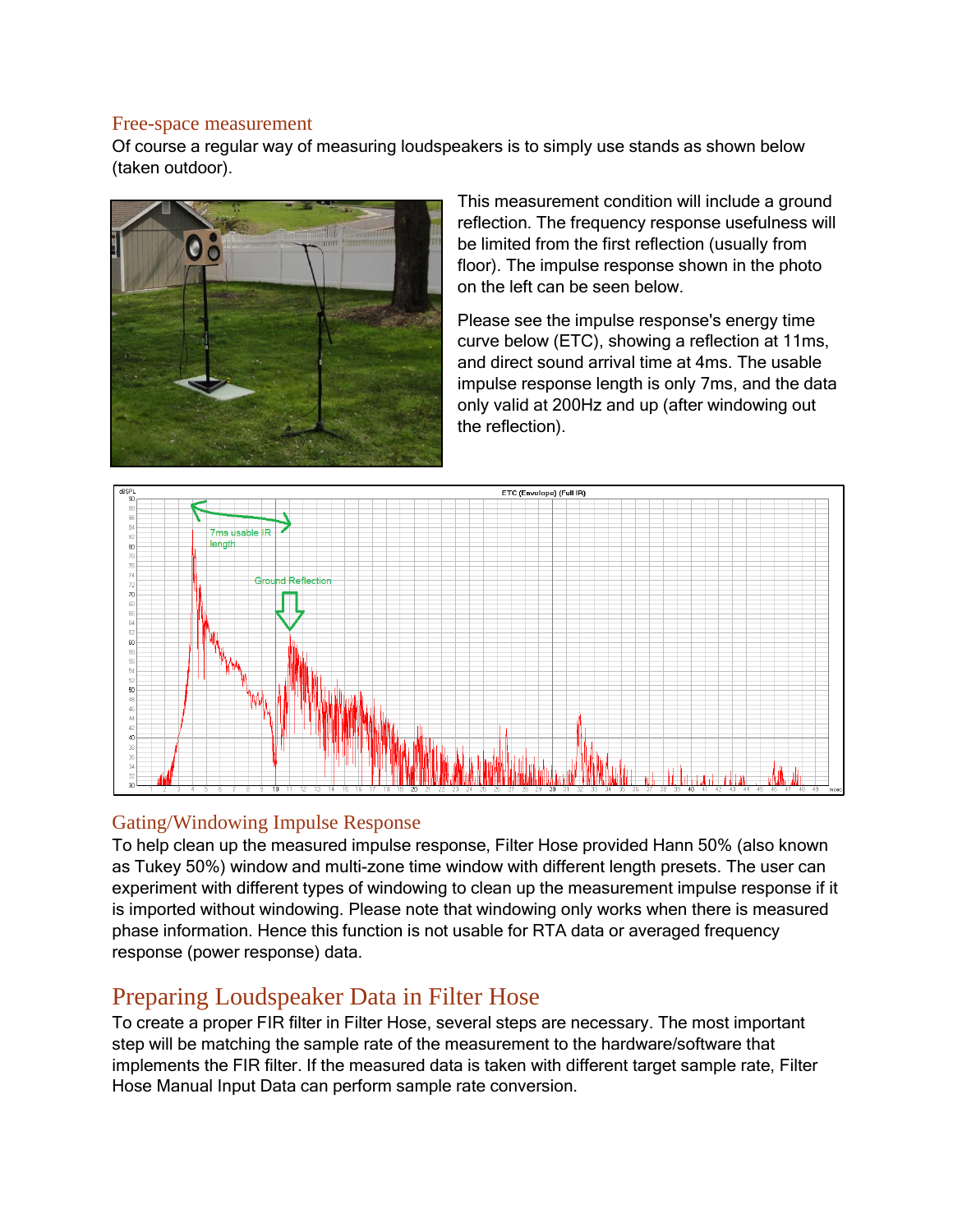### Preparing the Measured Data

An outdoor free-space measurement is loaded to the Filter Hose. The data contains a ground reflection.



The direct sound arrival is approximately at 3.9ms and reflections can be noted at around 11ms. First, we like to move the impulse response cyclically to the beginning, so the very early energy arrival is located at zero. In this sample, the first impulse response energy arrival comes at 4 samples prior to the peak of the impulse response.



Step-by-step:

- 1. Press Max to 0. This will put the peak of the impulse response at 0ms.
- 2. Insert a value of 4 (samples) under the manual shift and click the right arrow button. This will cyclically move the impulse 4 samples to the right.
- 3. Select MZTW medium Set Yes.
- 4. Click Advance Smooth Input.
- 5. Click Advance Smooth Input.

In this example, multi-zone time window medium length is used with two times smoothing (smoothing can be found under the advance menu). The impulse response is now fully prepared and the final result is shown below.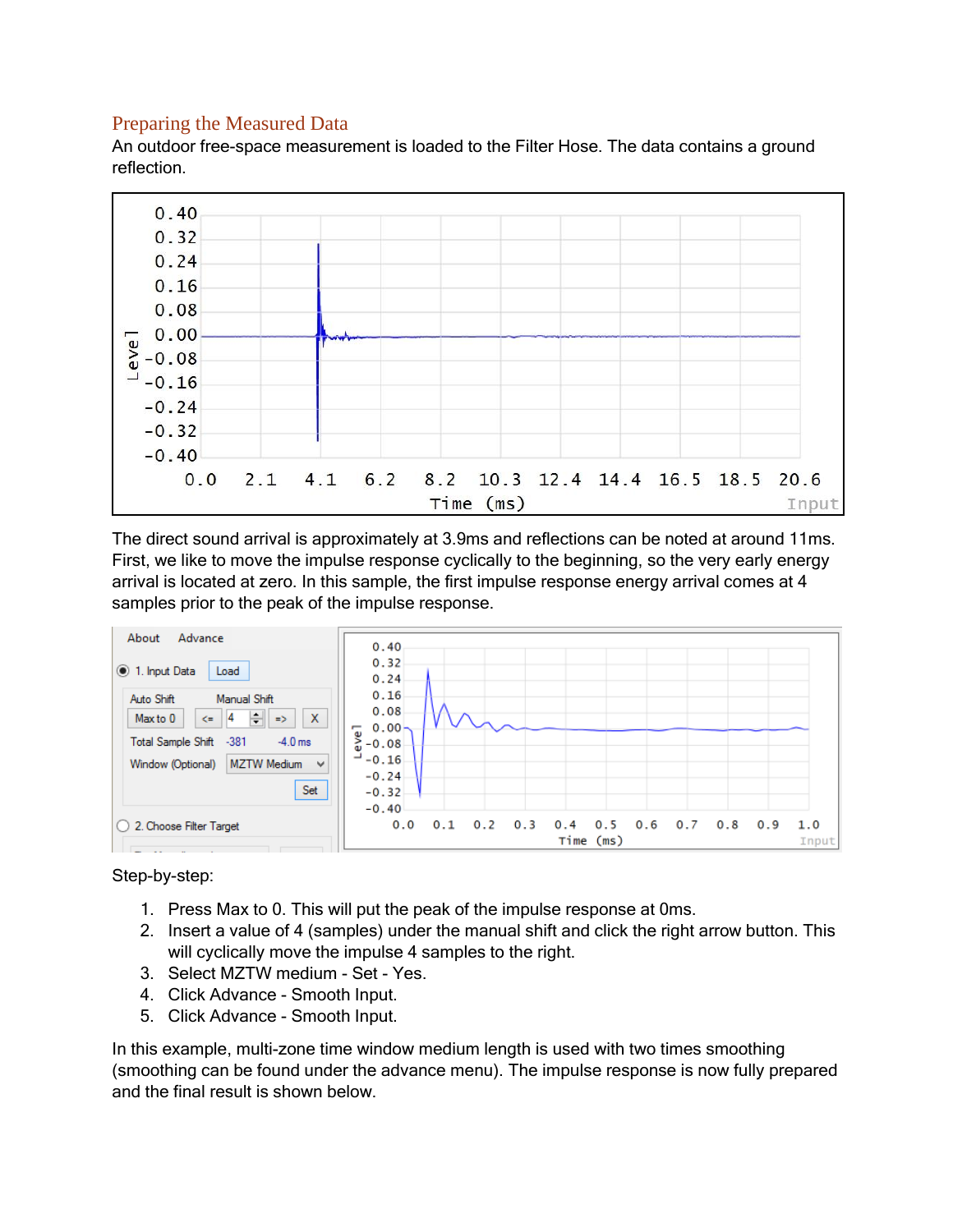

## Selecting Target

Flat Magnitude and Phase = 0 is selected as target response.



In this example, the magnitude will be flatten from 80Hz to 17000Hz and the phase will be flatten from 250Hz to 35000Hz.

Tips: User is also able to open more than one window of Filter Hose. This can be useful to experiment with different FIR creation for a same input file.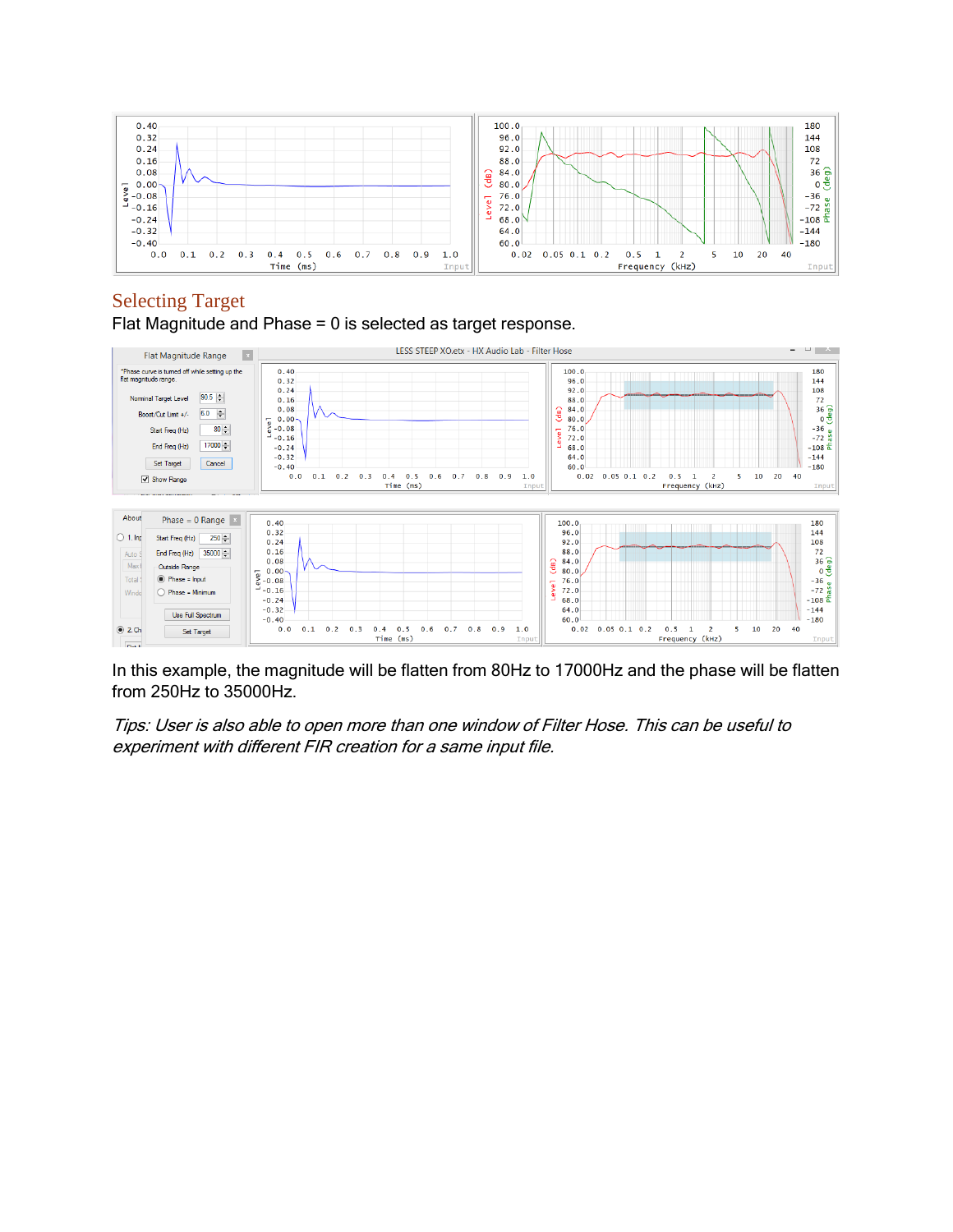# Editing FIR Filter

To create a 512 tap linear FIR filter with 2ms latency, several steps need to be done. First, we need to calculate how many samples are 2ms in a 96000Hz sample rate. This can be done by multipying the targeted latency with sample rate.

$$
Latency in Samples = Targeted Latency (in ms) \times \frac{fs}{1000}
$$

Targeted latency is 2ms, fs is the sample rate which is 96000Hz. The result will be 192 samples.

Step-by-step:

- 1. Select Hann 50% window. The user can experiment with different windowing to clean up the impulse response's tail of the filter.
- 2. Input a value of 512 in the tap length. This is the targeted FIR tap length.
- 3. Click C. This will center the peak of the FIR filter peak to the middle of 512 total tap, which is at sample 256.
- 4. Because we are targetting 2ms latency (at sample 192), and currently the peak is at 256, we need to cyclically shift the FIR filter 64 sample to the right. Input a value of 64 in shift tap and click right arrow button.
- 5. Click Set.

The FIR filter final result is shown below.



To export the filter, right click on the time domain graph and click Export text (MiniDSP) and Export text (csv).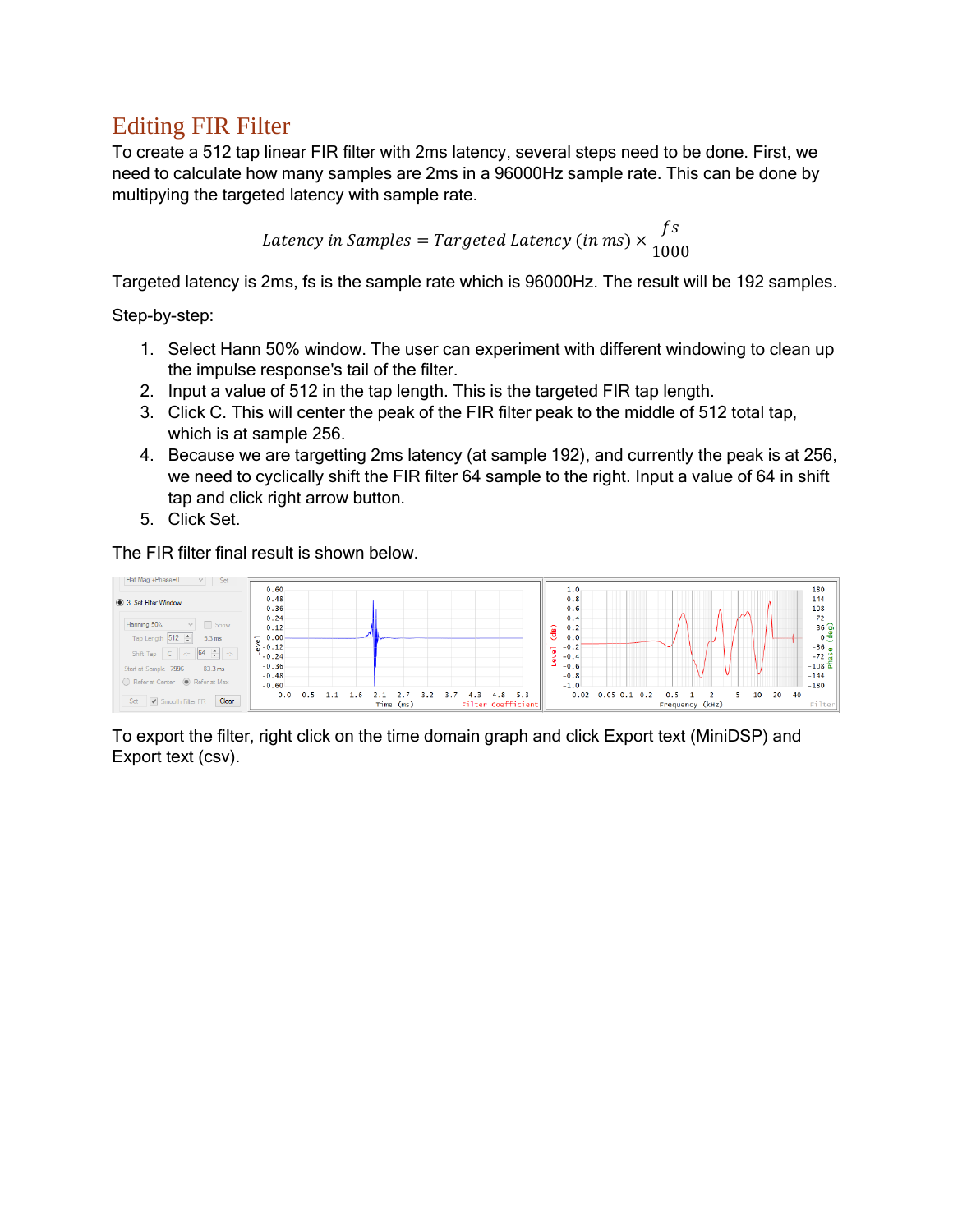# Predicted Result

To correctly see the predicted result, it is recommended that the filter be saved as a csv temporarily.

Step-by-Step:

- 1. Load the original measurement (back to step 1), and use only the multi-time window (medium) to clean up.
- 2. In step 2, select Load from \*.csv and select the filter csv file.
- 3. In step 3, select Rectangular window, input a value of 512 in tap length, click C, input a value of 64 and click the right arrow button. Click Set. This should not alter the loaded FIR filter impulse response at all.
- 4. Click step 4, convolve input and filter.

The predicted result is shown in the picture below.

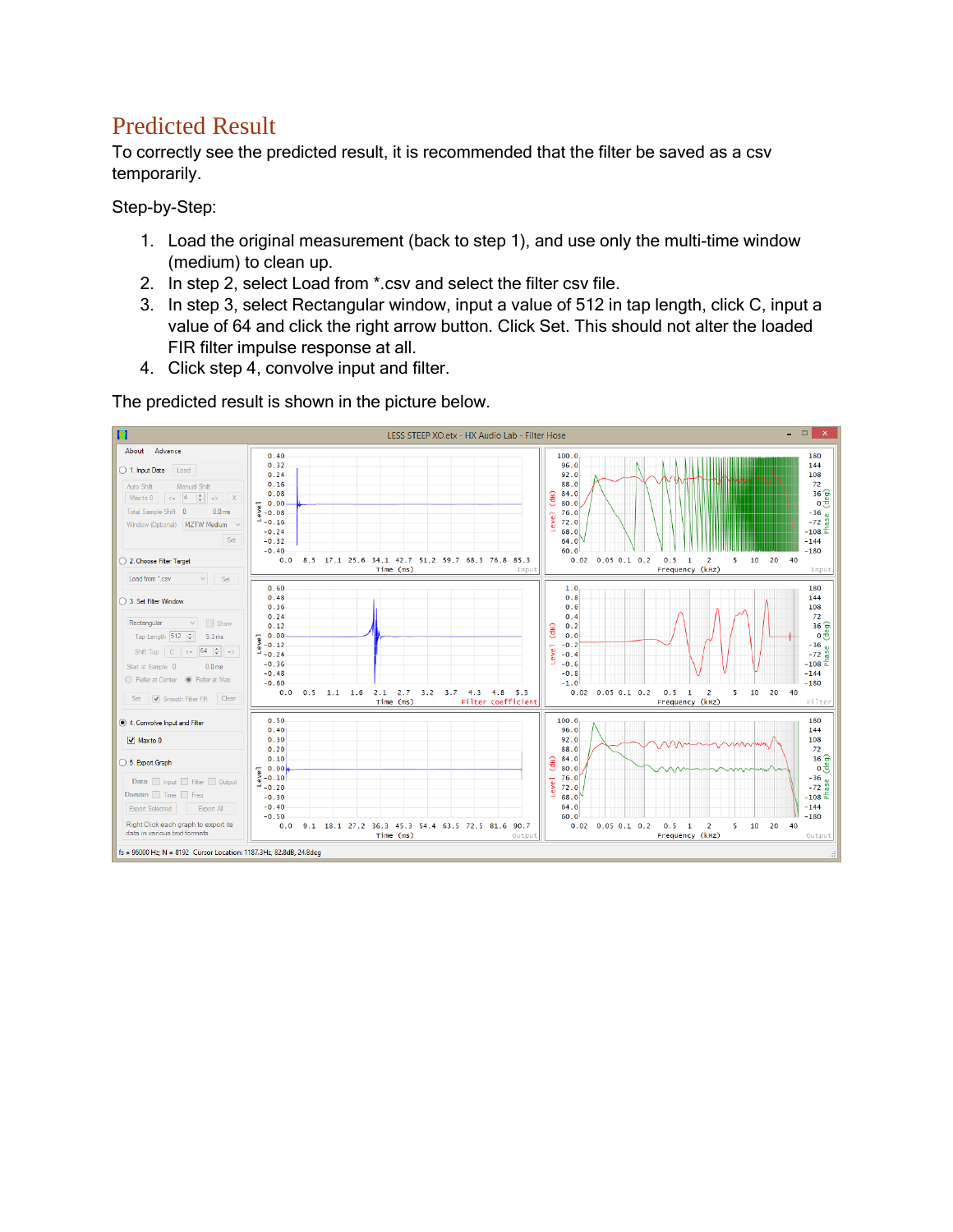# Importing the Filter to MiniDSP OpenDRC Plug-in

Open the exported .txt file using Notepad or Excel or some other similar program. Select all and copy to clipboard (Ctrl-C).

| ▉                                                             | Less steep XO Filter for MiniDSP.txt - Notepad | ▭ | × |
|---------------------------------------------------------------|------------------------------------------------|---|---|
| Edit<br>Format<br><b>File</b><br>View<br>Help                 |                                                |   |   |
| $b479 = 1.72103105346995E-05$ ,                               |                                                |   |   |
| $b480 = -4.52905282745506E-06$                                |                                                |   |   |
| b481<br>$= 2.38906313318671E-05$                              |                                                |   |   |
| $b482 = 5.03319765013641E-06$                                 |                                                |   |   |
| $b483 = -6.16509215566983E$<br>-07                            |                                                |   |   |
| b484 = 1.7750275261<br>3393F<br>-05                           |                                                |   |   |
| b485 = -3.9959328315421                                       | -06.                                           |   |   |
| $b486 = 4.24634037288747E-06$                                 |                                                |   |   |
| b487 = 1.13409310001<br>731E-05.                              |                                                |   |   |
| $b488 = -5.72762782430936E-06.$                               |                                                |   |   |
| ,6489 = 6.58675103867609E-06 -                                |                                                |   |   |
| b490 = 3.34812927486423E-06.<br>b491 = -4.82217270816371E-06. |                                                |   |   |
| ,6492 = 6.83638679868702E-06                                  |                                                |   |   |
| $h493 =$<br>-7.23948935833891F                                | Undo                                           |   |   |
| b494<br>-1.92830023984526F<br>$\equiv$                        |                                                |   |   |
| $b495 = 4.33679734498247E$                                    | Cut                                            |   |   |
| b496<br>= -2.96838247269055E                                  | Copy                                           |   |   |
| b497<br>$= 2.27935$                                           | Paste                                          |   |   |
| b498 = 2.09967078098341E                                      | <b>Delete</b>                                  |   |   |
| $b499 = -2.36405683584422E$                                   |                                                |   |   |
| b500 = 1.06404021772991E-                                     | Select All                                     |   |   |
| $= 1.21840787383477E$<br>b501                                 | Right to left Reading order                    |   |   |
| $b502 = -1.35066544510831E$                                   |                                                |   |   |
| $= 8.72172988487239E$<br>b503                                 | Show Unicode control characters                |   |   |
| b504<br>$= -3.72257392425963E$                                | Insert Unicode control character               |   |   |
| b505 = -3.43335647561061E<br>$= 3.11836867661196E$<br>b506    | Open IME                                       |   |   |
| b507<br>$= -2.76837911515387E$                                | Reconversion                                   |   |   |
| b508 = -1.65986802227609E-08.                                 |                                                |   |   |
| $b509 = 3.05821050621171E-08,$                                |                                                |   |   |
| $b510 = -1.91990621975686E-08$                                |                                                |   |   |
| $b511 = 0$ ,                                                  |                                                |   |   |
|                                                               |                                                |   |   |
|                                                               |                                                |   |   |